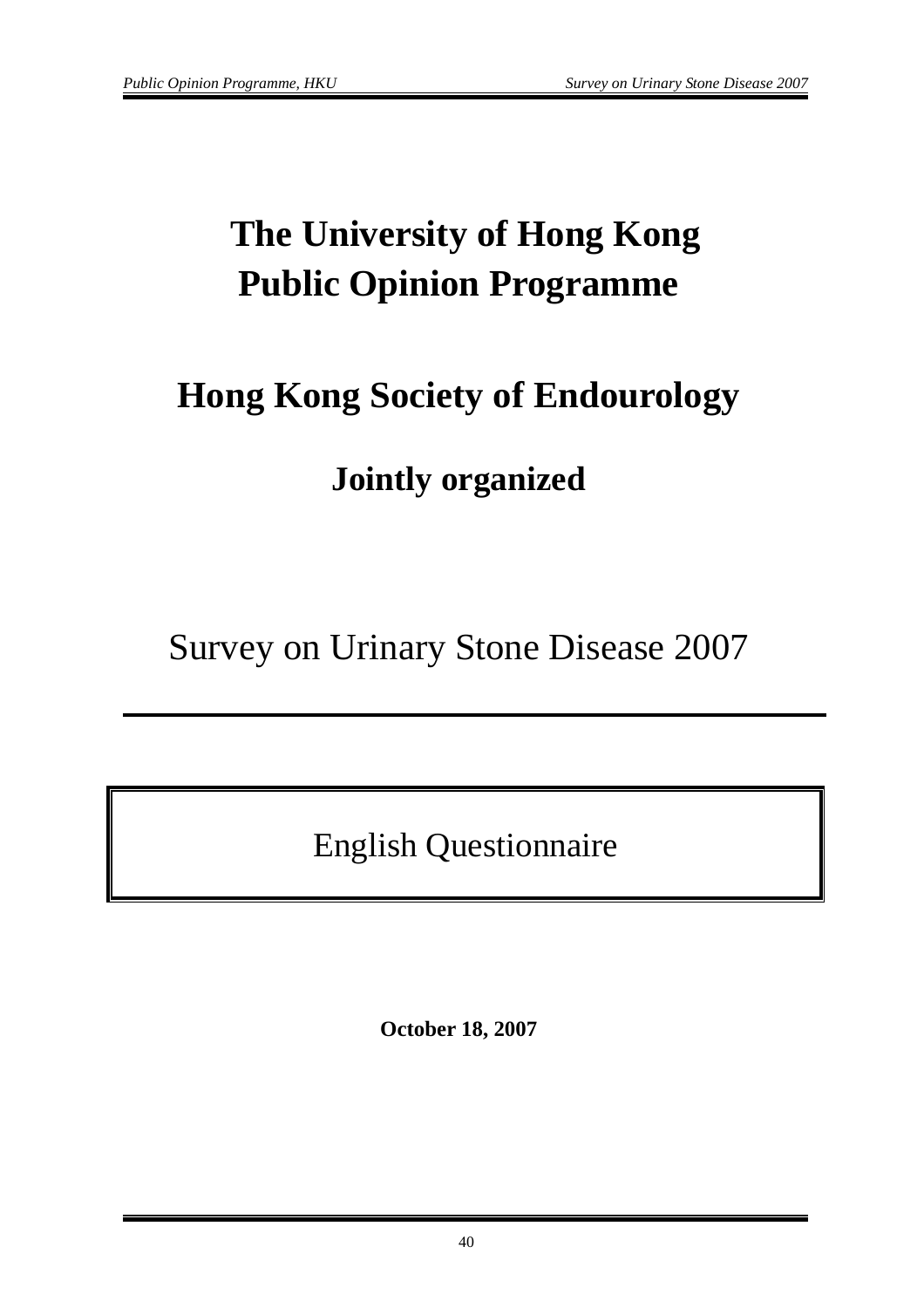#### Part I Introduction

Good evening! My name is [interviewer's name]. I am an interviewer at the Public Opinion Programme of the University of Hong Kong. We are conducting a survey on urinary stone. This survey only takes up a couple of minutes. The information you provide will be kept strictly confidential and data collected will only be used for analysis. Is it okay for you to participate in this survey?

□ Yes

 $\square$  No Interview ends. Thank you and bye. skip to end

## **Part II Selection of Respondents**

[S1] How many members are there in your household aged 18 or above at this moment? (Interviewers can directly ask if there is only one qualified respondent at home. If so, interviewer can interview him / her at once.) Since we need to conduct random sampling, if there is more than one available, I would like to speak to the one who will have his / her birthday next. (Interviewer can illustrate with examples: "that means is there anyone who will have his / her birthday in October or the coming three months?") [If there is no household member aged 18 or above, terminate the interviewd.]

 $\Box$  Yes

 $\square$  No Interview ends. Thank you and bye. skip to end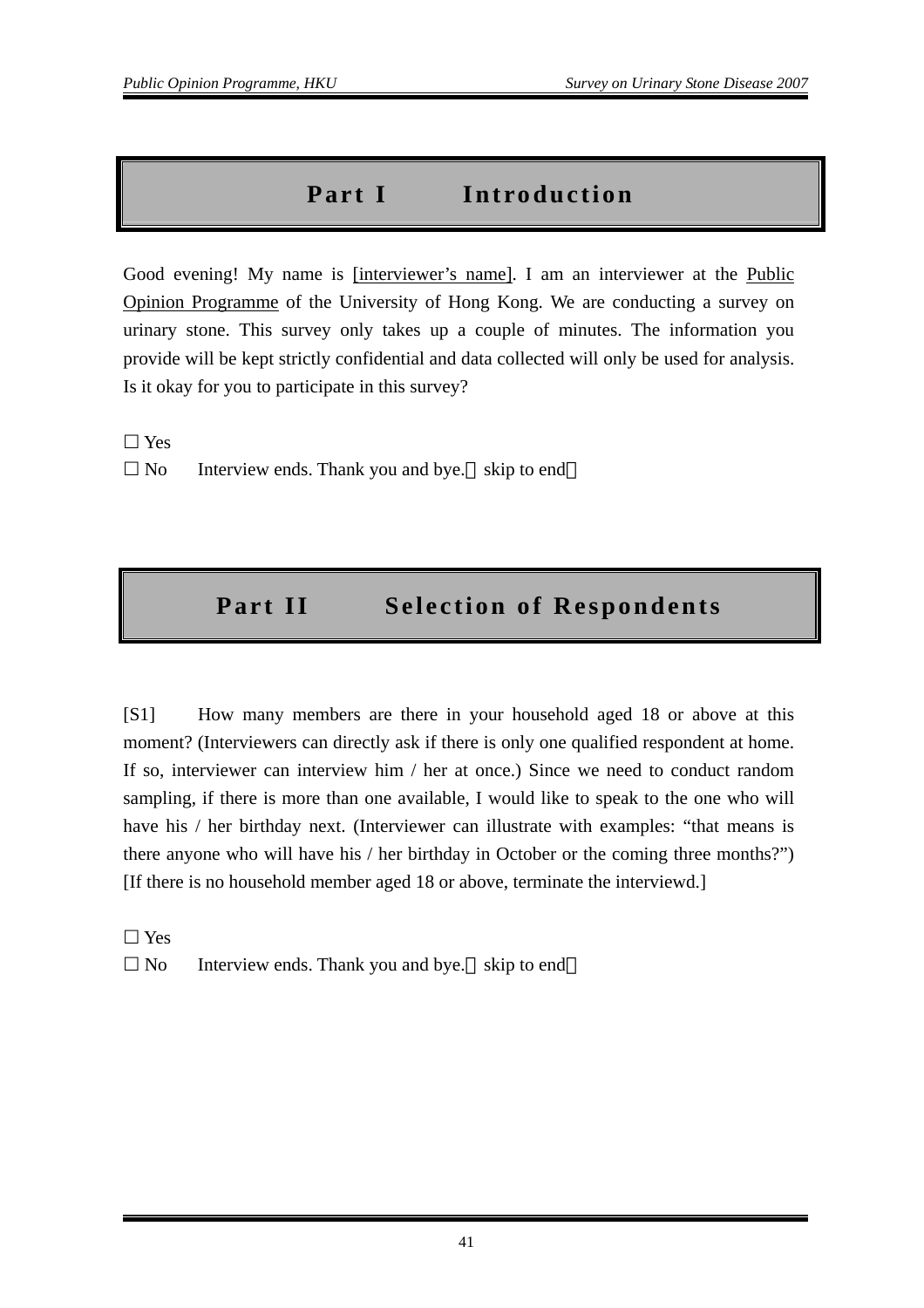### **Part III Opinion Questions**

#### **I) Opinions of General Public**

[Q1] Generally speaking, how much fluid would you drink in each day? Fluids may include water, tea, coffee, juice, soup, etc. In terms of a standard paper package of 250mL drinking fluid, how many packages would you drink in each day?

package(s) Don't know/hard to say Refuse to answer

[Q2] What do you think is the minimal amount of fluid to be taken in each day for reducing stone formation rate?

ml (Input exact figure) It's okay as long as the amount lost is replenished soon enough No matter how much one intakes Don't know/hard to say Refuse to answer

[Q3] Do you know which dietary ingredients may predispose the formation of urinary stones? (multiple responses allowed)

Fish Beef Pig liver **Coffee** Nuts and peanuts Beer Smoking Cabbage Choi-sum Chocolate Others Please specify None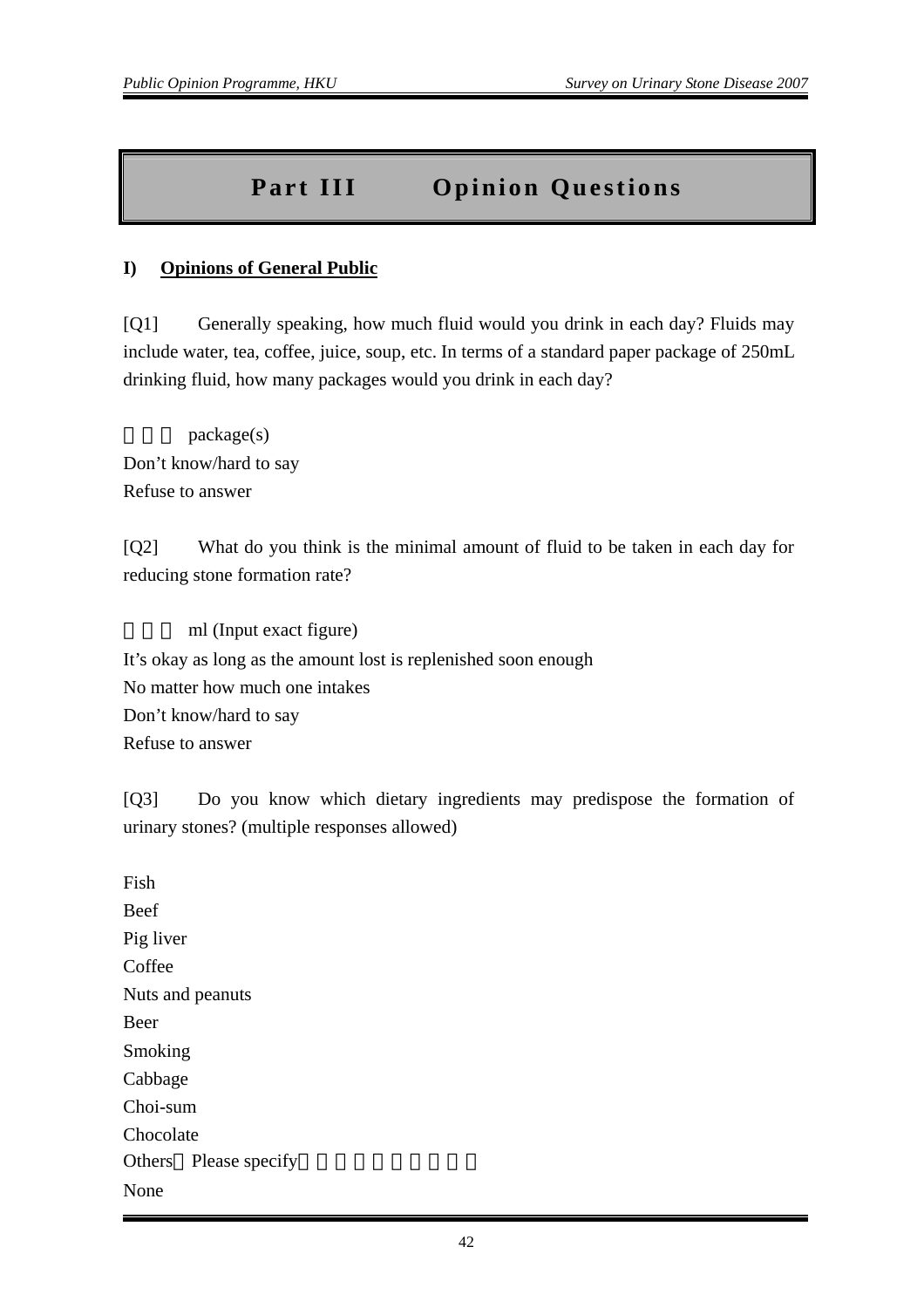Don't know/hard to say Refuse to answer

[Q4] Do you think restricting calcium intake, meaning not eating too much food with calcium in it, is good for prevention of urinary stone disease?

Yes  $N<sub>0</sub>$ Don't know/hard to say Refuse to answer

[Q5] Do you think holding urine in bladder will cause urinary stone disease?

Yes No Don't know/hard to say Refuse to answer

[Q6] In your opinion, who should be consulted for treatment if a person has urinary stone disease? (multiple responses allowed)

Traditional Chinese Medical Practitioner General practitioner Internalist Renal physician General surgeon Urologist Others Please specify No need to see a doctor Don't know/hard to say Refuse to answer

#### **II) Opinions of Urinary Stone Patients**

[Q7] Do you or your direct family member have urinary stone disease now or before?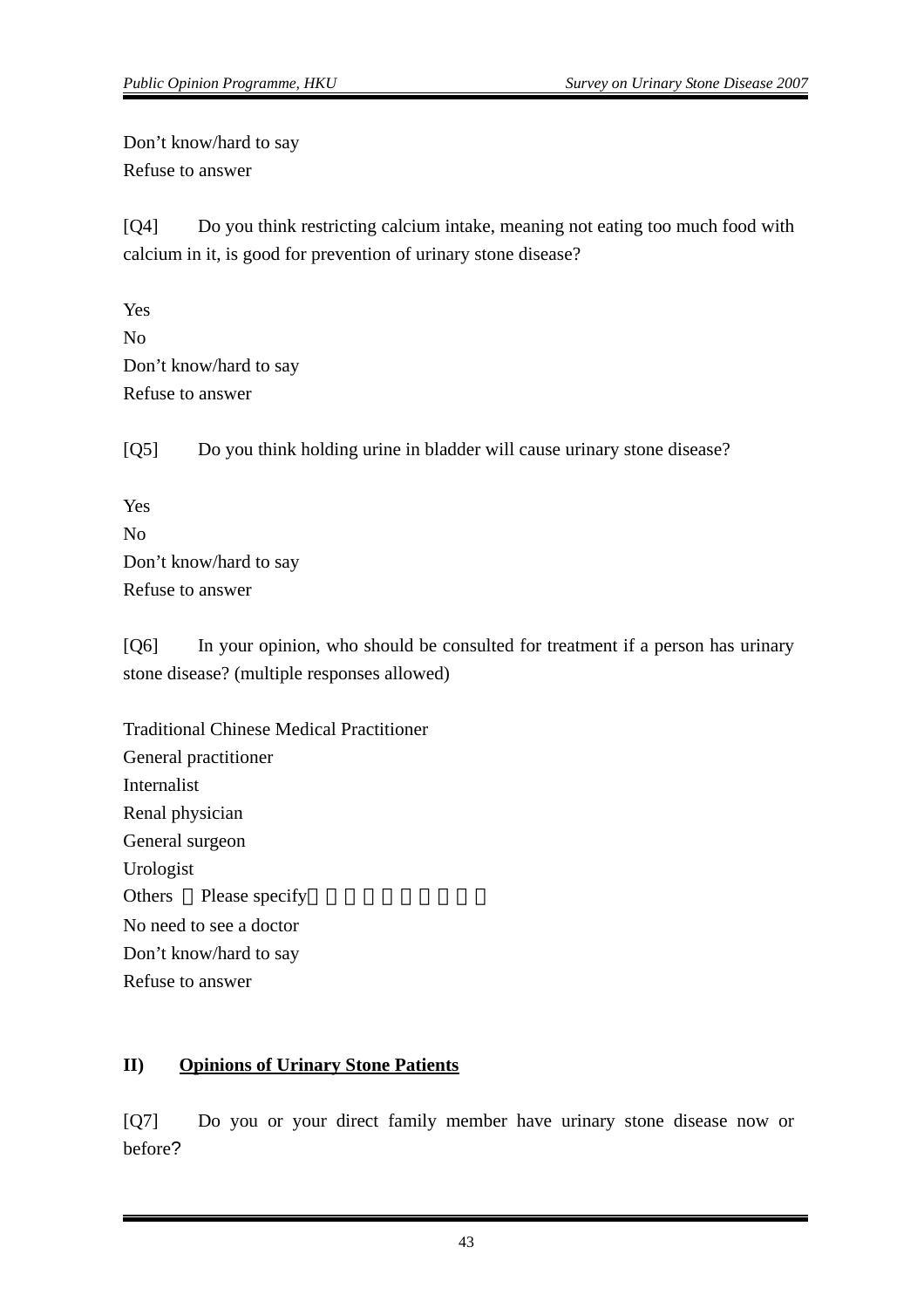Yes, I have or had before Yes, my family member has or had before Not at all (skip to DM1) Don't know/hard to say (skip to DM1) Refuse to answer (skip to DM1)

[Q8] Which type of doctor have you (or your family member) consulted for the disease? (multiple responses allowed)

General practitioner General surgeon Internalist Renal physician Urologist Traditional Chinese Medical Practitioner Government doctor (don't know which type) Didn't see any doctor Don't know / hard to say Refuse to answer

[Q9] What investigation was done to diagnose the stone? (Interviewers to read out first 4 answers randomly ordered by computer, multiple answers allowed)

Plain X-ray Ultrasound Intravenous Pyelogram (IVP) CT scan Others (Please specify: Forgotten/Don't know/hard to say Refuse to answer

[Q10] What treatment did you (your family member) receive for the stone? (Interviewers to read out 6 answers, order to be randomized by computer, multiple responses allowed)

Frequent check-up Chinese Herb Drugs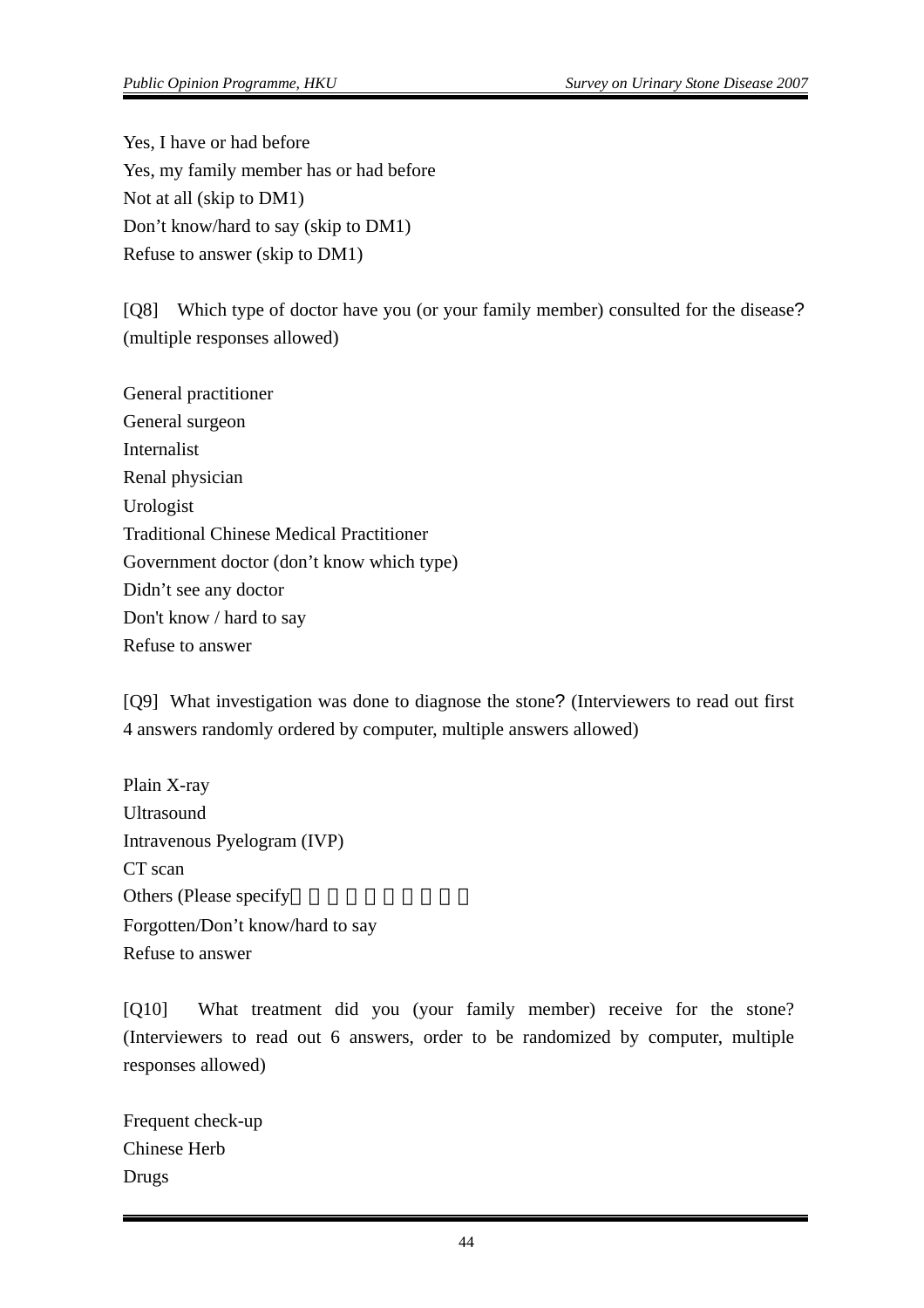Extracorporeal Shock Wave Lithotripsy (ESWL) Operation with endoscopes Open surgery Others (Please specify: Not willing to receive treatment (skip to Q12) Didn't see a doctor afterwards (skip to Q12) Forgotten/Don't know/hard to say (skip to Q12) Refuse to answer (skip to Q12)

[Q11] [Only for those who had treatment] Did the treatment clear the stone of yours (your family member)?

Cleared the whole stone Cleared part of the stone Not cleared at all Don't know/hard to say Refuse to answer

[Q12] Will you (your family member) recommend your (your family member's) doctor to friends who have the same illness?

Certainly will May be Most unlikely Certainly not Don't know/hard to say Refuse to answer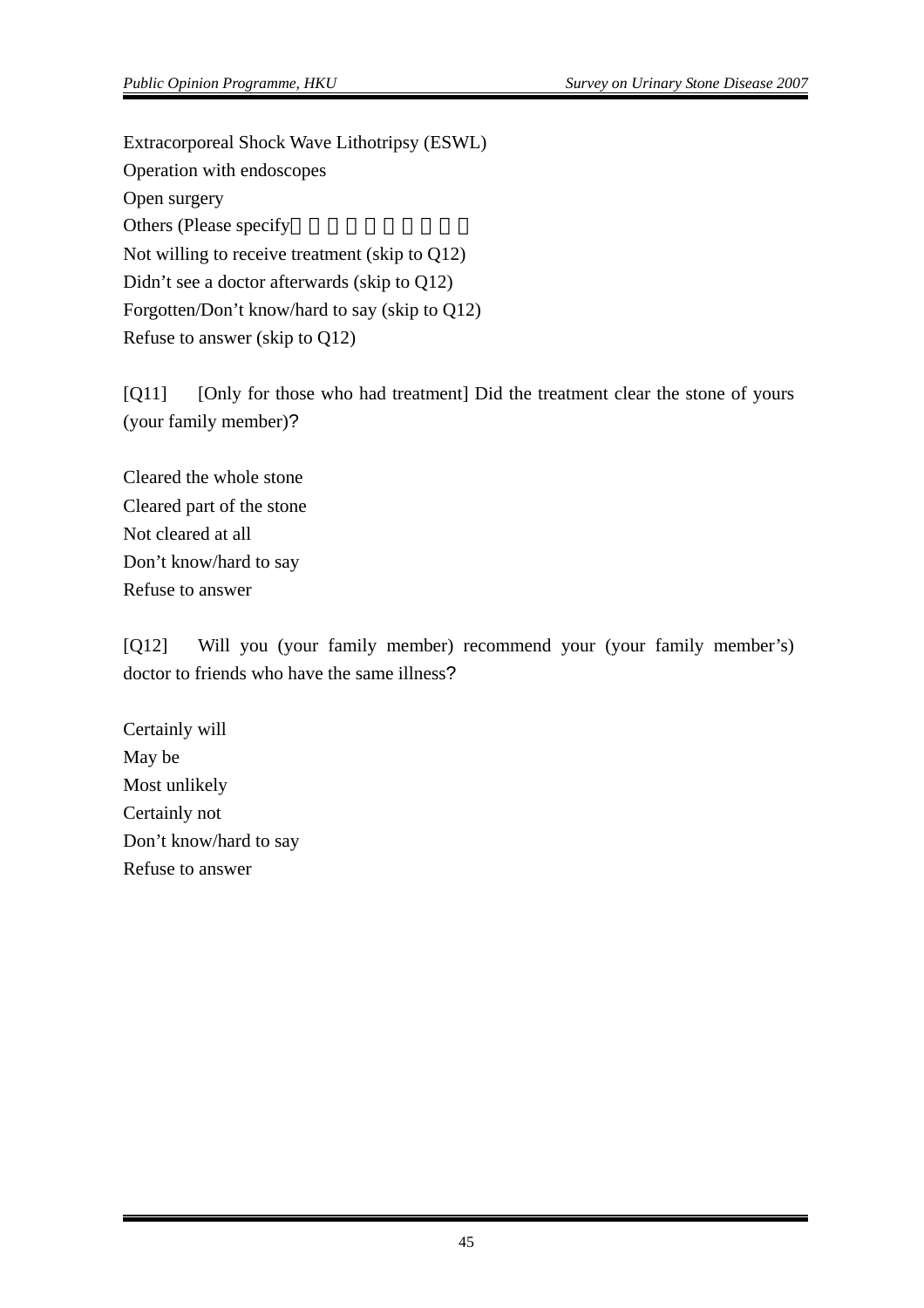#### **Part IV Demographics**

Lastly, I would like to ask you for some personal information for further analysis.

[DM1] Gender

Male Female

[DM2a] Age

\_\_\_\_\_\_\_\_

Refuse to answer

[DM2b] [Only for respondents who are unwilling to disclose their exact age] Age (range)

18-20

21-24

25-29

30-34

35-39

40-44

45-49

50-54

55-59

Over 60

Refuse to answer

[DM3] Education attainment

Primary or below Secondary Matriculated Tertiary, non-degree course Tertiary, degree course